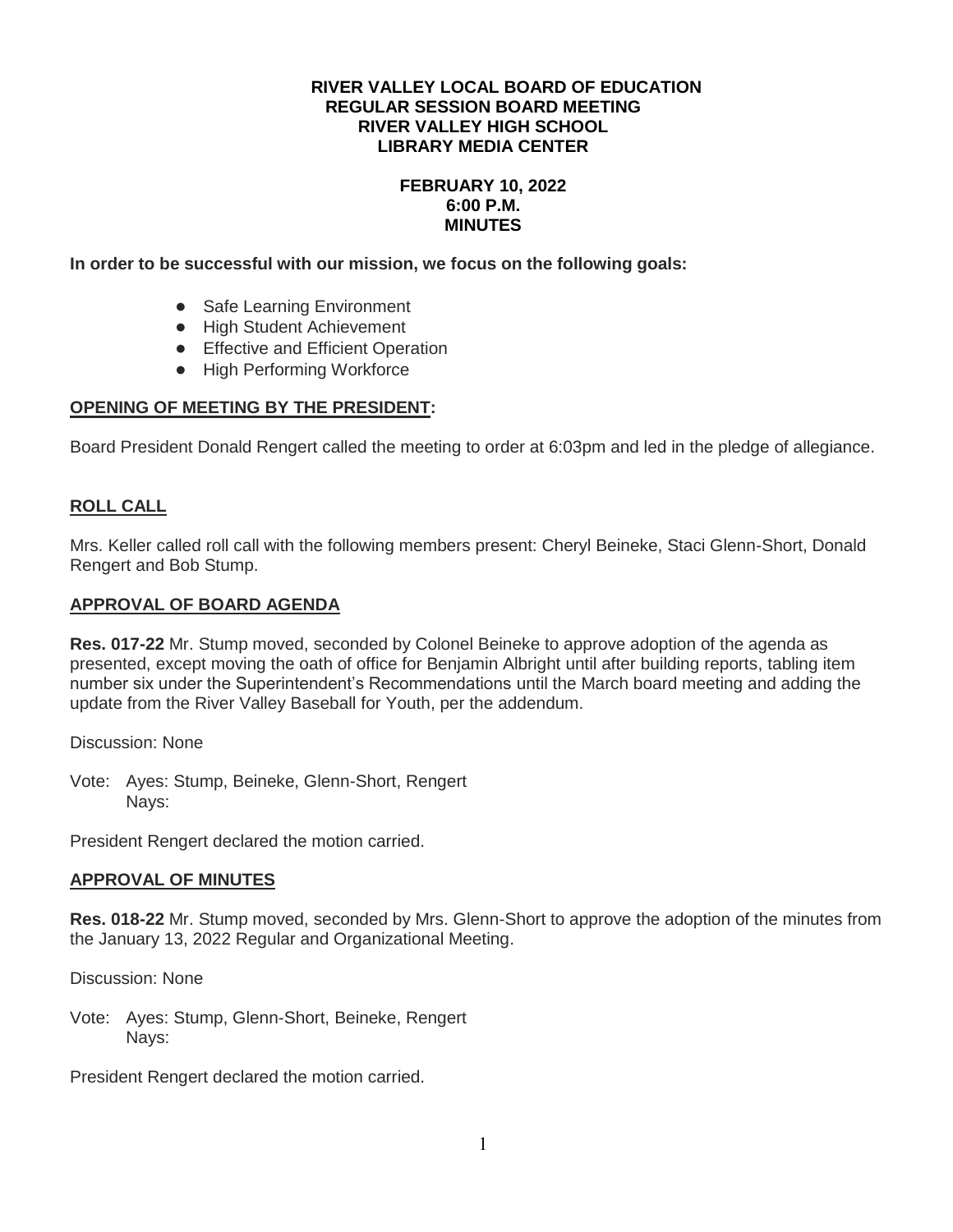# **RECOGNITION OF VISITORS**

President Donald Rengert welcomes all visitors and gave them the opportunity to speak. No visitors chose to speak.

**PUBLIC PARTICIPATION AT BOARD MEETINGS**: In order for the Board to fulfill its obligation to complete the agenda in an effective and efficient fashion, a maximum of 30 minutes of public participation may be permitted at each meeting.

Each person addressing the Board shall give his/her name and address. If several people wish to speak, each person is allotted three minutes until the total time of 30 minutes is used. During that period, no person may speak twice until all who desire to speak have had the opportunity to do so.

Persons desiring more time should follow the procedure of the Board to be placed on the regular agenda. The period of public participation may be extended by a vote of the majority of the board.

Board Policy BDDH - Adopted October 12, 1999.

# **SUPERINTENDENT'S COMMUNICATIONS/REPORTS**

## **Superintendent Shares Oral/Written Correspondence/Communications**

Mr. Wickham provided the board with an update on the statewide and district specific COVID-19 data. He also shared information discussed at our District Leadership Team (DLT) meeting in February and the goals of the DLT for the remainder of this school year and next year.

**River Valley Local Schools Building Reports/Updates**: At this time, we would like to have building updates and a report from our student representative.

Mrs. Comstock presented on behalf of Heritage Elementary. Heritage has kindergarten registration open for next year and is participating in the backpack blessings. Mrs. Comstock shared that the iready data from the first half of this school year has shown that growth is through the roof based on the data being shared by the i-ready consultant.

Mrs. Richards presented on behalf of Liberty Elementary and agreed with Mrs. Comstock that the iready data they are seeing so far is amazing. At this point in the year, they should be seeing 50% growth and Liberty is seeing an average of 75% growth in math alone. Liberty created an i-ready challenge at the building called "Viking Sailing to Success" based on the number of completed assessments each week. So far, the students and the staff are loving the competition and working really hard to continue meeting growth goals.

Mr. Dutt provided an update on the High School schedule for next year. The High School will be converting to a traditional schedule next year rather than the current block schedule we have been on for several years. The junior class will be taking the ACT at Dayspring in March, the musical is coming up at the end of February and graduation will be May 27<sup>th</sup>.

Mr. Gliebe provided the Board with an update on i-ready and how beneficial of a supplemental tool this has been for our District as a whole this year. Mr. Gliebe showed the Board the data from the assessment in the fall and compared it to the assessment given to students after returning from Christmas Break, which showed a great amount of growth K-12.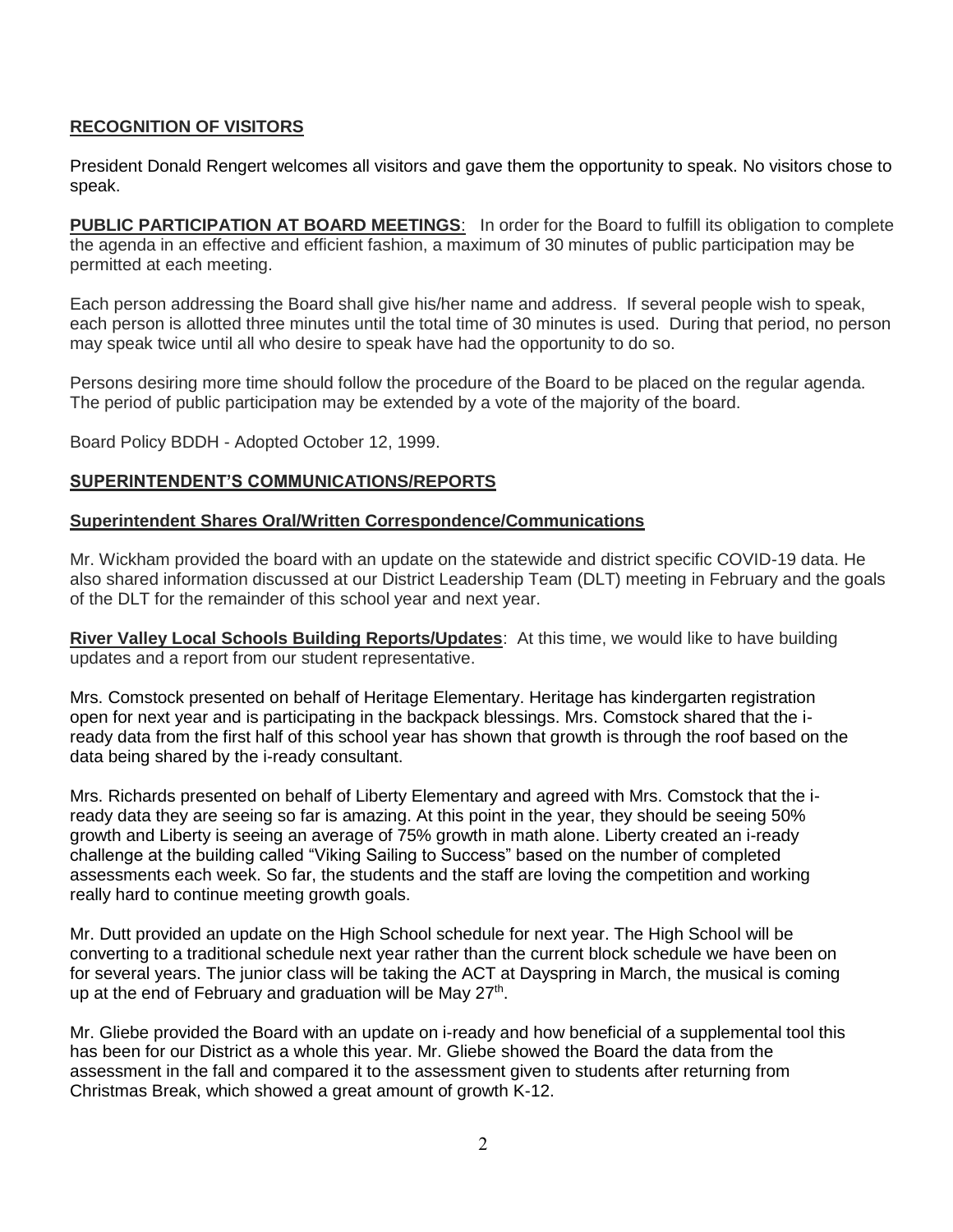Mr. Douce presented a technology and communications update to the Board. Mr. Douce shared information regarding the upcoming professional development day for staff and the Securly Home app available to parents. The app is free of charge to district parents and allows the parents to monitor, set limitations, etc. on district provided devices for their student.

**Food Service Presentation**: At this time, we would like Brent Herdman, Food Service Coordinator, to provide an update to the board regarding the food service department.

Mr. Herdman shared with the Board the various events that the Food Service Department has taken part in so far this school year: Christmas in the Village in Caledonia, Christmas in Cardington and providing a holiday meal to all staff and students with donated products that the department already had on hand. Mr. Herdman shared that his staff has done an amazing job this year and the department wouldn't be where they are, doing what they are doing for our students, staff and community without them. The Food Service Department has added two cashiers and a Food Service Assistant Director this year. Mr. Herdman is working with Mr. Douce on creating a Facebook page for the Lunch Bunch, our summer food program, to try and get the word out there and boost participation in the program. At this time, it has not been announced that free meals for all students will be extended through next school year, so we are anticipating this to end on June 30, 2022, unless we are notified otherwise by the USDA.

# **River Valley Baseball for Youth Presentation**

Mr. Harbolt presented an update to the Board on the River Valley Baseball for Youth Program. Mr. Harbolt shared the financial status of the program, its anticipated revenues and expenditures for the calendar year and enhancements the program is planning to make to the facilities. Mr. Harbolt thanked the River Valley Baseball for Youth Board and the River Valley Local School District Board for its support and dedication to the program over the years.

## **SWEARING IN OF NEWLY APPOINTED BOARD MEMBERS**

Treasurer, Brittany Keller, administered the Oath of Office to Mr. Benjamin Albright.

## **NEW BUSINESS**

## **Treasurer's Report**

Mrs. Keller presented updates on the District's cash balance compared to January 2020, the Fair School Funding Plan impact on the District's anticipated revenue for the 2021-2022 school year and two commercial properties that the District's legal team found for filing increase valuation complaints on for tax year 2021 with the Board of Revisions.

**Res. 019-22** Mr. Rengert moved, seconded by Mr. Stump to approve the following financial information:

- 1. **Acknowledge Receipt**: Acknowledge receipt of the following financial reports for the month of January, 2022:
	- A) Cash Reconciliation and Relevant Data
	- B) Appropriation Summary
	- C) Revenue Summary
- 2. **Appropriation Modification:** Approve the following appropriation adjustment:

-Fund 499: Increase by \$115,455 due to being awarded the Innovative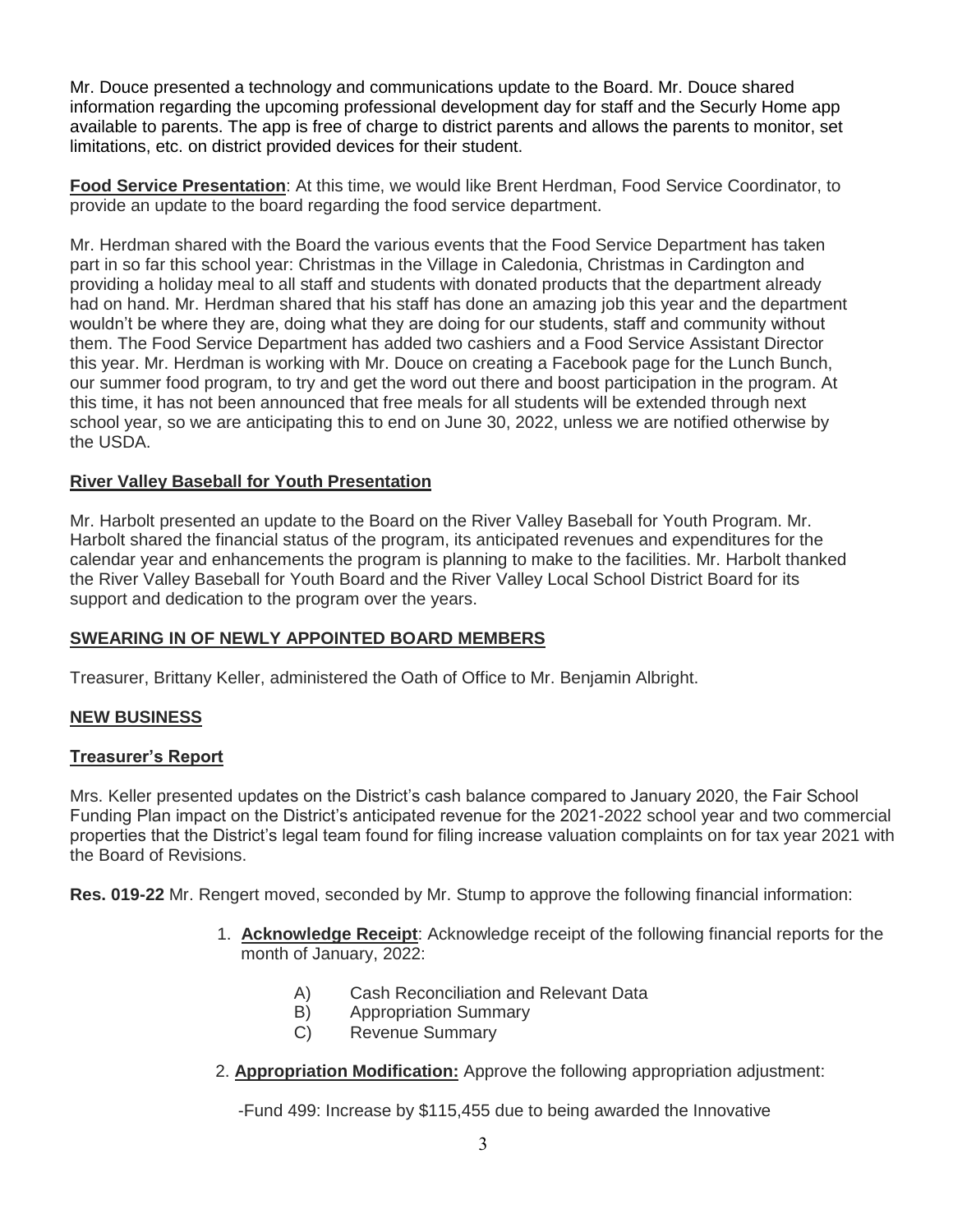## Workforce Incentive Program Grant

 3. **Return of Advance:** Approve a return of advance of \$50,000 from the general fund to the classroom facilities maintenance fund, pursuant to HB264 repayment.

#### Discussion: None

Vote: Ayes: Rengert, Stump, Albright, Glenn-Short, Beineke Navs:

President Rengert declared the motion carried.

**Special/Subcommittee Assignments Of Board Members**: General discussion of Board members' desires and wishes for serving in the following special assignments or subcommittees for 2022.

### 1. **Special Assignments**:

- a. OSBA Legislative Liaison- Cheryl Beineke
- b. OSBA Student Achievement Liaison- Don Rengert

### 2. **Subcommittee Assignments**:

- a. Finance Subcommittee- Don Rengert and Staci Glenn-Short
- b. Policy Subcommittee- Cheryl Beineke, Staci Glenn-Short and Benjamin Albright

c. Strategic Initiatives Subcommittee- Bob Stump, Don Rengert and Benjamin Albright

#### **Superintendent Reports / Recommendations**

**Res. 020-22** Colonel Beineke moved, seconded by Mr. Stump to approve the following resolutions:

### 1. **Agreements/Resolutions:**

## a. **Resolution: Membership in OHSAA for the 2022-2023 School Year**:

WHEREAS River Valley Local Schools, 197 Brocklesby Road, Caledonia, Marion County, Ohio has satisfied all the requirements for membership in the Ohio High School Athletic Association, a voluntary unincorporated association not-for-profit; and

WHEREAS, The Board of Education ("Board") and its Administration desire for the schools with one or more grades at the 7-12 grade level under their jurisdiction to be voluntary members of the OHSAA;

NOW THEREFORE BE IT RESOLVED BY THE BOARD OF EDUCATION that River Valley Local Schools hereby voluntarily renews their membership in the OHSAA and that in doing so, the Constitution and Bylaws of the OHSAA are hereby adopted by this Board as and for its own minimum student-athlete eligibility requirements. Notwithstanding the foregoing, the Board reserves the right to raise the student-athlete eligibility standards as the Board deems appropriate for the schools and students under its jurisdiction; and

BE IT FURTHER RESOLVED that the schools under this Board's jurisdiction agree to conduct their athletic programs in accordance with the Constitution, Bylaws,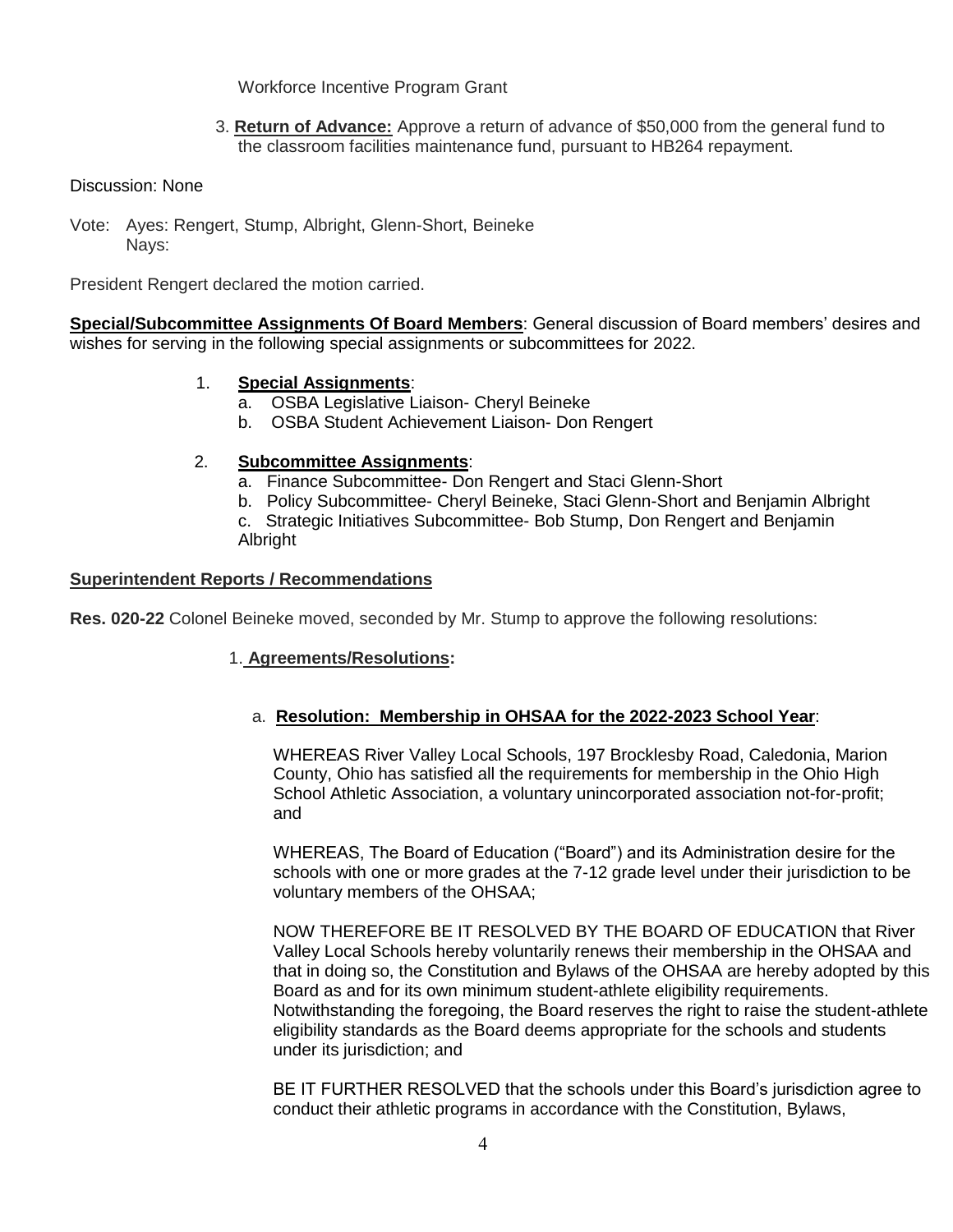Regulations, interpretations and decisions of the OHSAA and to cooperate fully and timey with the Commissioner's Office of the OHSAA in all matters related to the interscholastic athletic programs of the schools. Furthermore, the schools under this Board's jurisdiction shall be the primary enforcers of the OHSAA Constitution, Bylaws and Sports Regulations,

 and interpretations and rulings rendered by the Commissioner's Office. The administrative heads of these schools understand that failure to discharge the duty of primary enforcement may result in fines, removal from tournaments, suspension of membership, and/or other such penalties as prescribed in Bylaw 11.

- b. **Resolution: Agreement Between River Valley Local Schools and LearnWell:** Board approval of a contract between River Valley Local Schools and LearnWell to serve one of our students for the 2021-2022 school year, as outlined in your background materials.
- c. **Resolution: Agreement Between River Valley Local Schools and the Educational Service Center of Central Ohio:** Board approval of an agreement between River Valley Local School District and Educational Service Center of Central Ohio for the American Rescue Plan - Homeless II Funds, as outlined in your background materials.

Discussion: None

Vote: Ayes: Beineke, Stump, Albright, Glenn-Short, Rengert Navs:

President Rengert declared the motion carried.

**Executive Session-** Not Needed.

### **Certificated Personnel**

**Res. 021-22** Mr. Stump moved, seconded by Mr. Albright to approve the following information:

- a. **Certificated Personnel – Resignation**: Board approval to accept a letter of resignation from Jamie Magill, Long Term Kindergarten Substitute at Liberty Elementary School, effective February 18, 2022, with regrets and best wishes, and as presented in your background materials.
- b. **Certificated Personnel - Vacation Balance Payout:** Board approval to pay out Barry Dutt's vacation balance due to being contracted for 220 days instead of 260 beginning with the 2021-2022 school year.
- c. **Certificated – Salary Adjustment**: Board approval of a salary adjustment for Cailey Lower, effective February 9,2022, who has completed the necessary requirements for such an adjustment, as presented in your background materials.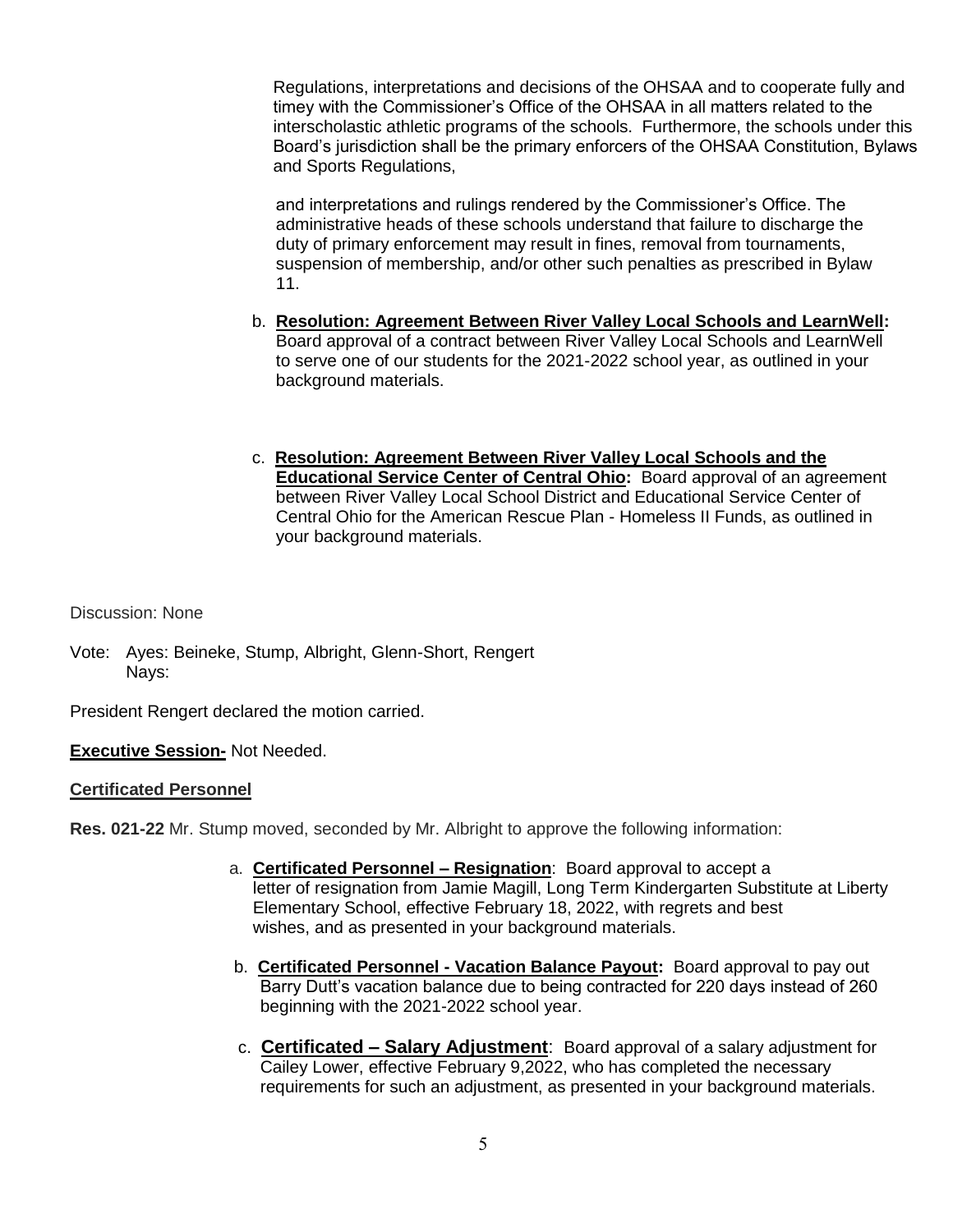d. **Certificated Personnel - Substitute Teacher Approval**: Board approval of the updated Substitute Teacher List for February 2022 as recommended by the North Central Ohio ESC and as presented in your background material.

Discussion: None

Vote: Ayes: Stump, Albright, Glenn-Short, Beineke, Rengert Navs:

President Rengert declared the motion carried.

### **Supplementals**

**Res. 022-22** Mr. Rengert moved, seconded by Mr. Stump to approve the following information:

### a. **Personnel – Supplemental**:

WHEREAS, this Board has posted positions as being available to employees of the district who hold educator licenses, and no such employee meeting all of the Board's qualifications has applied for, been offered, and accepted such positions, and

 WHEREAS, this board then advertised these positions as being available to licensed individuals not employed by this district, and no such person meeting all of the Board's qualifications has applied for, been offered, and accepted such positions,

 BE IT THEREFORE RESOLVED that coaching positions may be granted to non-licensed individuals for the 2021-2022 school year, contingent upon completion of any necessary requirements for employment/certification, per information in your background materials.

 Bill Fegley - High School Varsity Assistant Track Coach Darren Howard - High School Varsity Assistant Baseball Coach Sherry Jenkins - High School Boys Tennis Head Coach Katie Jividen - High School Varsity Assistant Softball Coach Todd Kellogg - High School Junior Varsity Baseball Head Coach Jordon Mally - High School Varsity Assistant Baseball Coach Brad Morrow - High School Junior Varsity Softball Coach Lori Peterson - Middle School Assistant Track Coach Phil Shepler - High School Varsity Softball Head Coach Aric Smith - High School Boys Track Head Coach Mark Starrs - High School Varsity Assistant Track Coach Andy Wheeler - High School Girls Track Head Coach John Wickersham - High School Varsity Baseball Head Coach

 b. **Personnel – Volunteers**: Board approval of the following individuals as volunteers for the 2021-2021 school year, contingent upon completion of any necessary requirements for certification.

Kevin Keller - High School Volunteer Track Coach